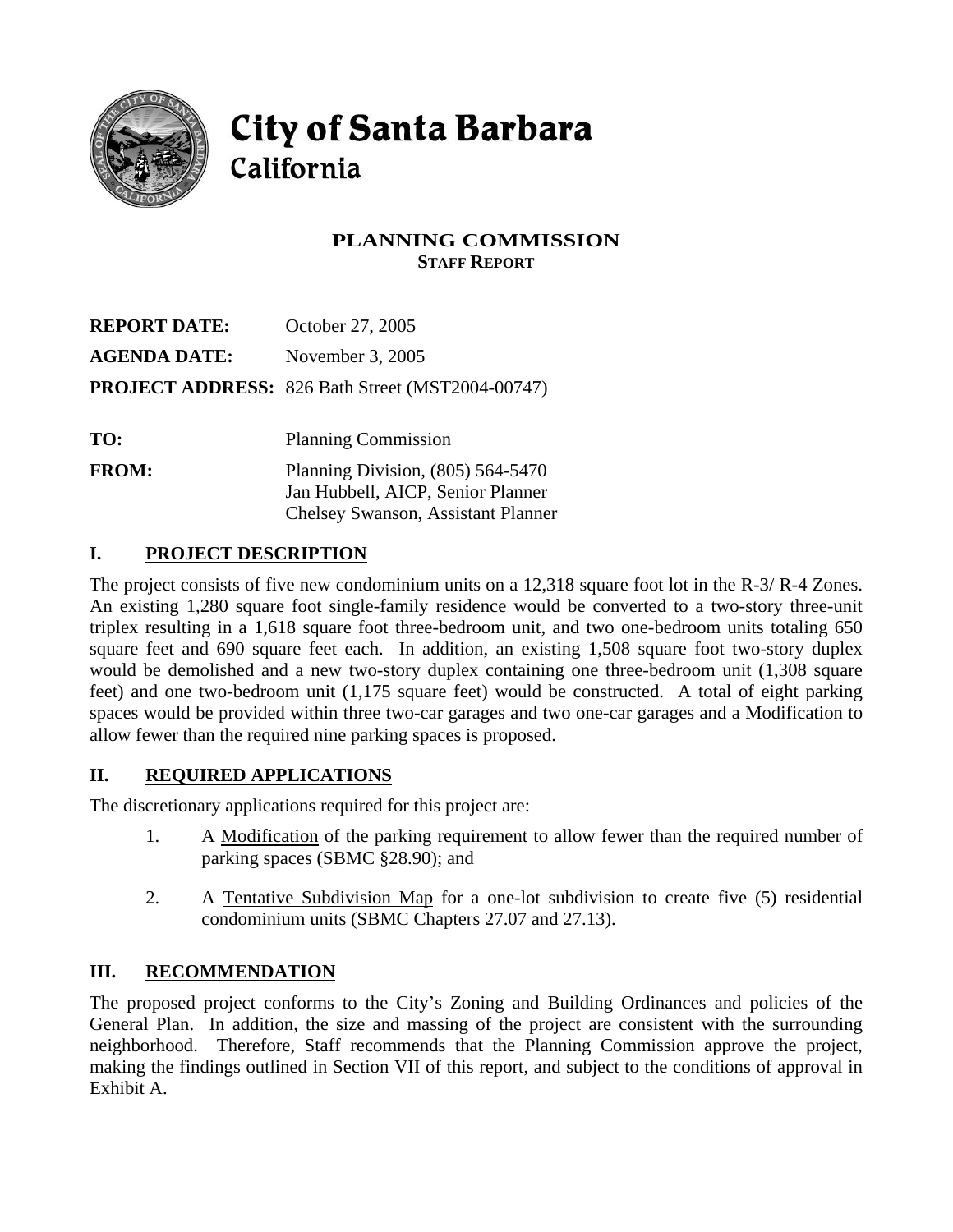

**Vicinity Map for 826 Bath Street** 

**APPLICATION DEEMED COMPLETE:** September 21, 2005 **DATE ACTION REQUIRED PER MAP ACT:** December 10, 2005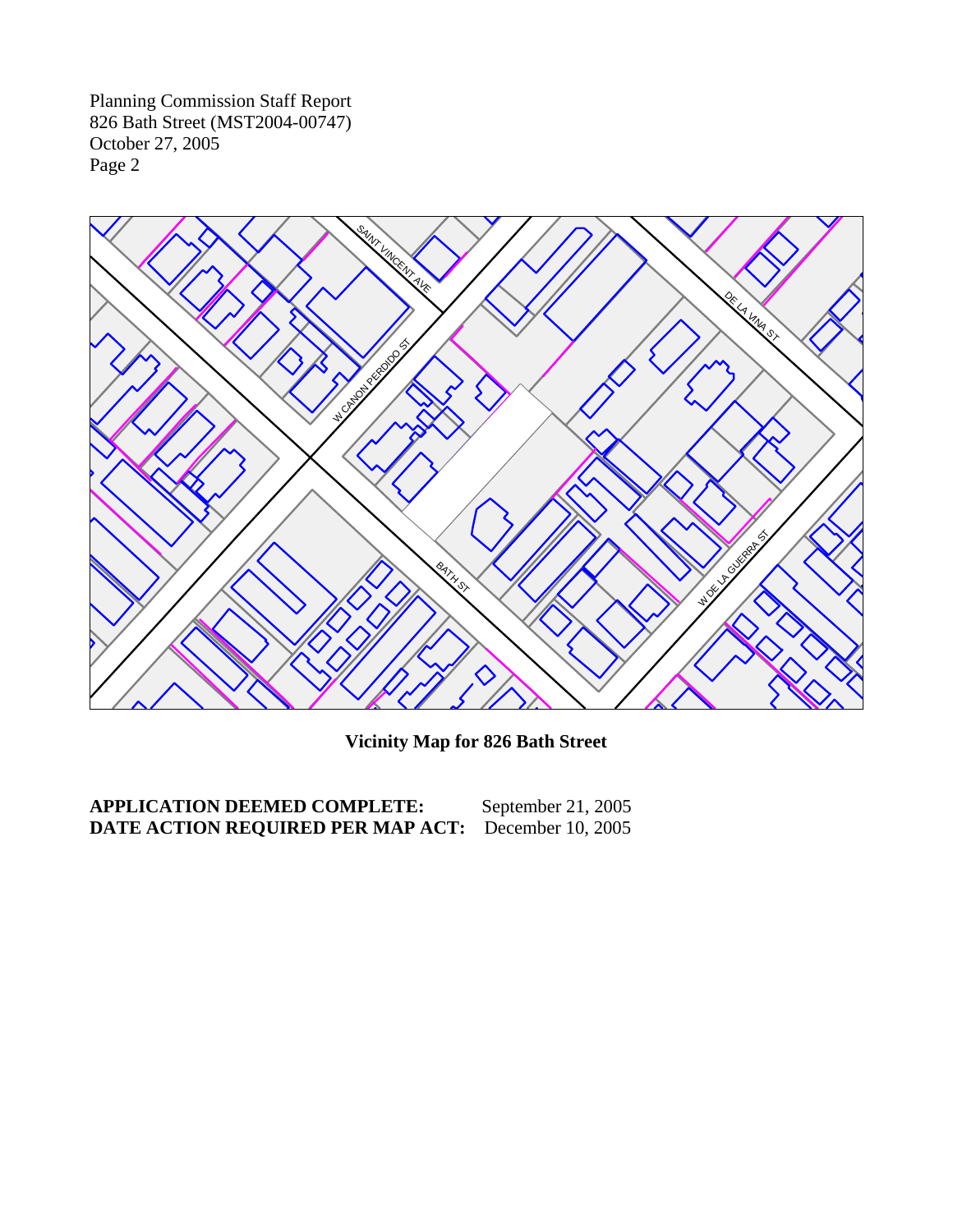## **IV. SITE INFORMATION AND PROJECT STATISTICS**

#### **SITE INFORMATION**

| Applicant: David Sullivan, ON Design, LLC | Property Owner: CFJ Partners, LLC                                     |  |
|-------------------------------------------|-----------------------------------------------------------------------|--|
| Parcel Number: 037-041-022                | Lot Area: 12,318 sq. ft.                                              |  |
| General Plan: Residential, 12 units/acre  | Zoning: $R-3/R-4$                                                     |  |
| <b>Existing Use: Residential</b>          | Topography: 0.7% average slope to the northeast (rear<br>of property) |  |
| <b>Adjacent Land Uses:</b>                |                                                                       |  |
| North - Commercial                        | East - Multi-Family Residential                                       |  |
| South - Multi-Family Residential          | West - Multi-Family Residential                                       |  |

#### **PROJECT STATISTICS**

|                        | <b>Existing</b> | <b>Proposed</b> |
|------------------------|-----------------|-----------------|
| Living Area            | $2,788$ sq. ft. | 5,441 sq. ft.   |
| Garage                 | $0$ sq. ft.     | $1,676$ sq. ft. |
| <b>Accessory Space</b> | $0$ sq. ft.     | $0$ sq. ft.     |

| <b>Proposed</b>                 | <b>Unit A</b>                            | <b>Unit B</b>               | Unit C                      | <b>Unit D</b> | Unit E      |
|---------------------------------|------------------------------------------|-----------------------------|-----------------------------|---------------|-------------|
| <b>Square Feet</b>              | 1,618                                    | 690                         | 650                         | 1,308         | 1,175       |
| # Bedrooms                      |                                          |                             |                             |               |             |
| Parking                         | 2 covered                                | 1 covered                   | l covered                   | 2 covered     | 2 covered   |
| Private Outdoor<br>Living Space | $170$ sq. ft.<br>(2 <sup>nd</sup> floor) | 99 sq. ft.<br>$(2nd$ floor) | 72 sq. ft.<br>$(2nd$ floor) | 266 sq. ft.   | 280 sq. ft. |

## **V. ZONING ORDINANCE CONSISTENCY**

| <b>Standard</b>                                 | <b>Requirement/Allowance</b>                                                                             | <b>Existing</b>                                                       | <b>Proposed</b>                                                              |
|-------------------------------------------------|----------------------------------------------------------------------------------------------------------|-----------------------------------------------------------------------|------------------------------------------------------------------------------|
| <b>Setbacks</b><br>-Front<br>-Interior<br>-Rear | $-10'$ for one-story and 15'<br>for two stories<br>$-6'$<br>-6' for one-story and 10'<br>for two stories | -conforming<br>-front house is legal<br>non-conforming<br>-conforming | -conforming<br>-front house to remain<br>legal non-conforming<br>-conforming |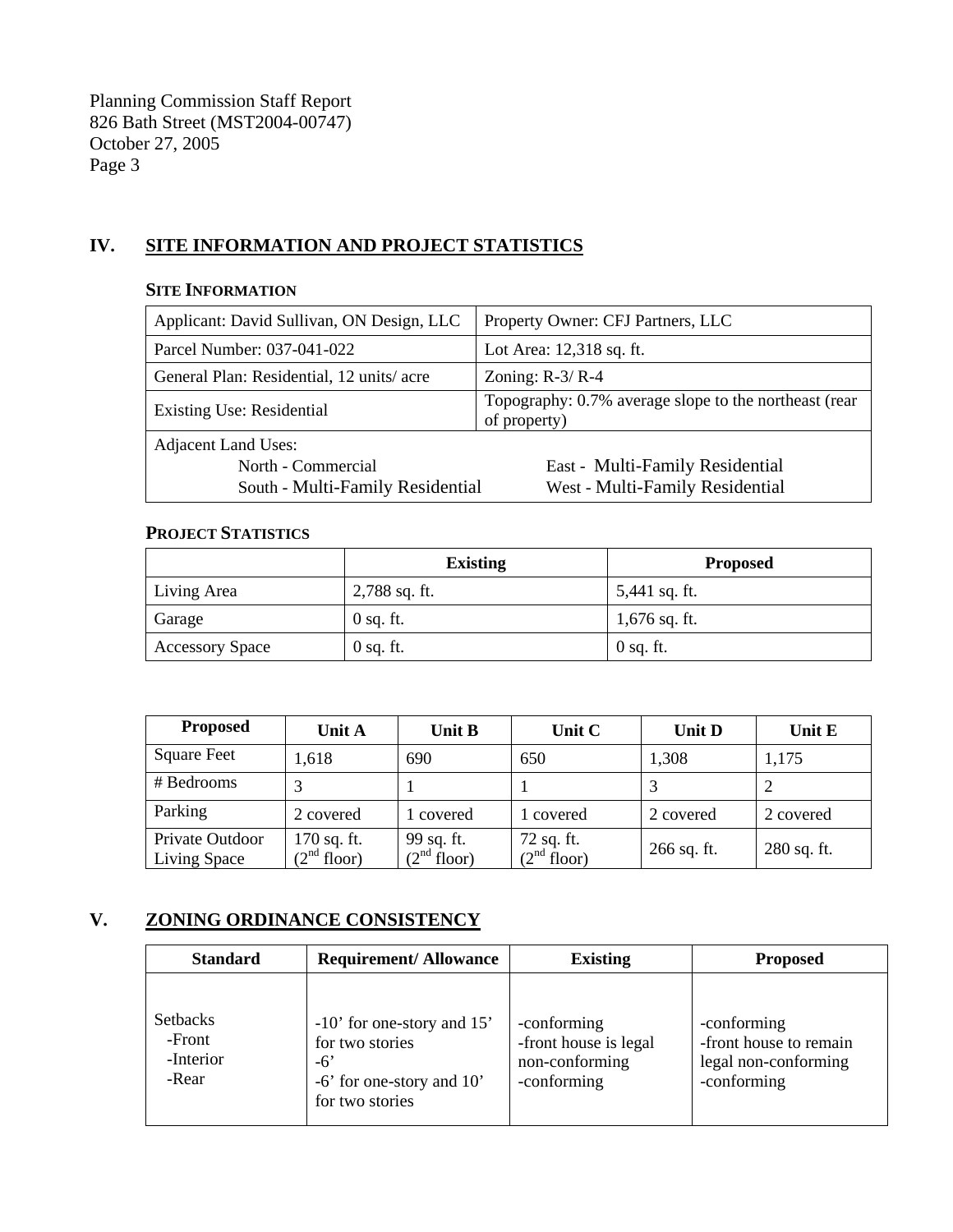| <b>Building Height</b>                                        | 45' and 3 stories                                                                                                                                                                                              | 20' and 2 stories                                                                     | 26'8" and two stories                                                                                                        |
|---------------------------------------------------------------|----------------------------------------------------------------------------------------------------------------------------------------------------------------------------------------------------------------|---------------------------------------------------------------------------------------|------------------------------------------------------------------------------------------------------------------------------|
| Parking                                                       | 9 spaces; 5 covered, 4<br>uncovered                                                                                                                                                                            | 4 uncovered spaces                                                                    | 8 covered spaces                                                                                                             |
| Lot Area Required<br>for Each Unit<br>(Variable Density)      | Studio = $1,600$ sq. ft.<br>1-Bdrm = $1,840$ sq. ft.<br>$2-Bdrm = 2,320$ sq. ft.<br>$3 - Bdrm = 2,800$ sq. ft.                                                                                                 | $(2)$ 1,840 sq. ft.<br>$(1)$ 2,320 sq. ft.<br>Total Rqd. $= 4,160$ sq.<br>ft.         | $(2)$ 1,840 = 3,680 sq. ft.<br>$(1)$ 2,320 = 2,320 sq. ft.<br>$(2)$ 2,800 = 5,600 sq. ft.<br>Total Rqd. = $11,600$ sq. ft.   |
| 10% Open Space                                                | $1,231$ sq. ft.                                                                                                                                                                                                | Requirement not met.<br>Majority of open space<br>is available for use as<br>parking. | $1,642$ sq. ft.                                                                                                              |
| Private Outdoor<br>Living Space                               | Unit $A - 96$ sq. ft.<br>(2 <sup>nd</sup> floor)<br>Units B, $C - 72$ sq. ft.<br>(2 <sup>nd</sup> floor)<br>Unit $D - 160$ sq. ft.<br>(1 <sup>st</sup> floor)<br>Unit E 140 sq. ft.<br>(1 <sup>st</sup> floor) | Requirement not met.                                                                  | Unit $A - 170$ sq. ft.<br>Unit $B - 99$ sq. ft.<br>Unit $C - 72$ sq. ft.<br>Unit $D - 266$ sq. ft.<br>Unit $E - 280$ sq. ft. |
| Lot Coverage<br>-Building<br>-Paving/Driveway<br>-Landscaping | N/A<br>N/A<br>N/A                                                                                                                                                                                              | 20%<br>2,505 sq. ft.<br>5,900 sq. ft.<br>47%<br>3,913 sq. ft.<br>33%                  | 38%<br>4,725 sq. ft.<br>22%<br>2,622 sq. ft.<br>40%<br>4,971 sq. ft.                                                         |

The proposed project would meet the requirements of the R-3 Limited Multiple-Family Residence Zone and R-4 Hotel-Motel-Multiple Residence Zone, with regard to setbacks, building height and solar access, lot area (variable density), and private outdoor living space and additional 10% open space. The front house is considered legal non-conforming with regard to the interior yard setback and would remain legal non-conforming. The addition of the two units in the rear of the front house would conform to all required setbacks. Conforming additions are allowed to non-conforming buildings per SBMC §28.87.030.

## **VI. ISSUES**

## **A. MODIFICATION**

A modification is requested to allow one less parking space than what is required; eight spaces instead of nine. To approve a parking modification, the Planning Commission must find that the modification will be consistent with the purposes and intent of the Zoning Ordinance and will not cause an increase in the demand for parking spaces in the immediate area. Staff is typically supportive of residential parking modifications to provide one parking stall (rather than 1.5 stalls) for one-bedroom residential units of less than 750 square feet.Transportation Staff has determined that the parking demand for both Units B and C would be one parking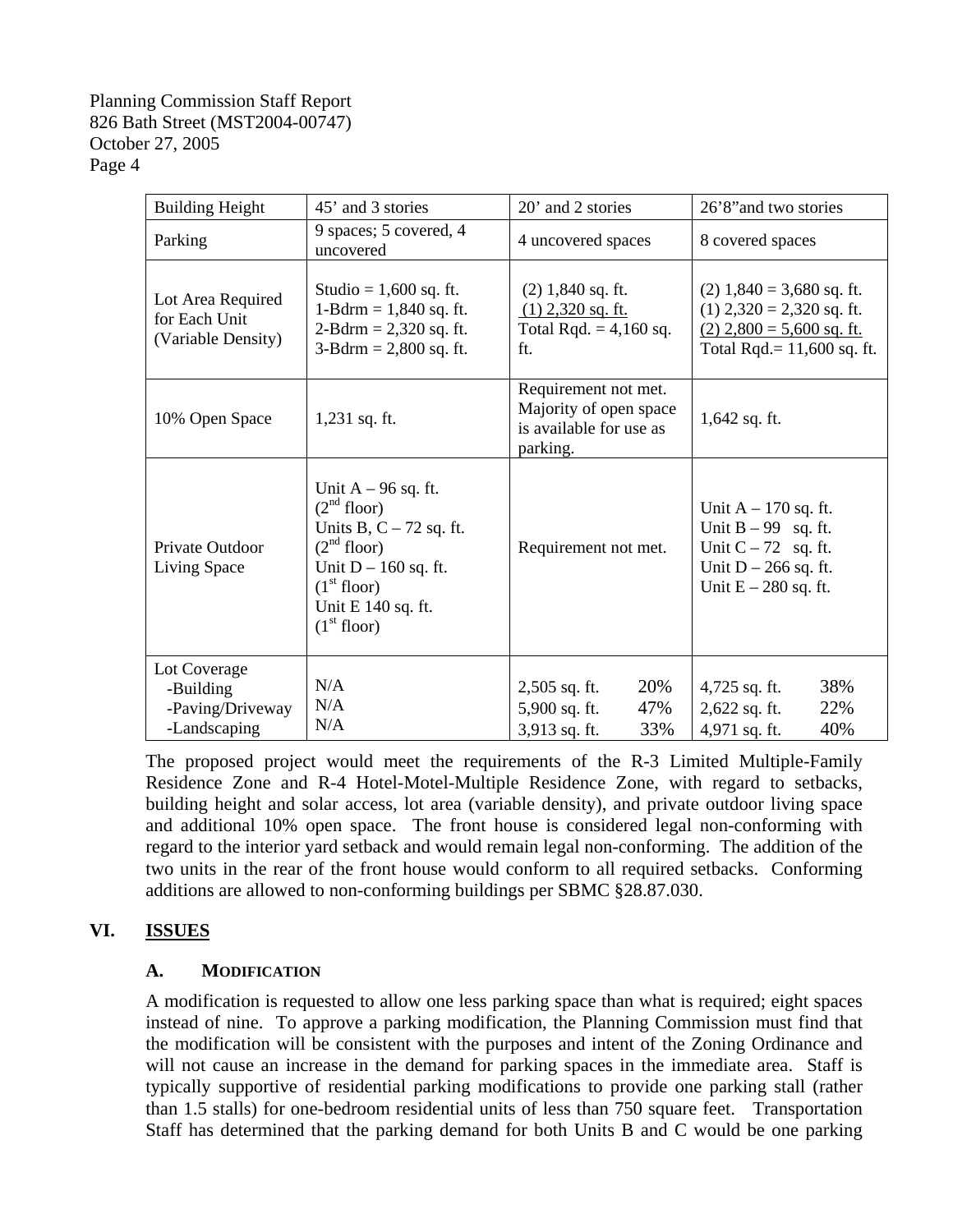space per unit, based on the size of each unit (690 square feet and 650 square feet).

A total of 4 parking spaces are required for the duplex per the Zoning Ordinance, and 4 covered spaces are being provided within two two-car garages. The parking requirement for the triplex is 1.5 spaces for each one-bedroom unit and 2 spaces for the three-bedroom unit, for a total of 5 spaces. The provided parking for the triplex is 4 covered parking spaces. Per SBMC 28.90.100, for multi-family residential structures (three or more attached units) that are condominiums, at least one parking space that is in a garage or carport shall be allocated to each residential unit. Units B and C would each have a covered parking space provided in a one-car garage. Staff supports the modification to allow one less parking space than what is required and believes the required finding can be made that the project is consistent with the intent of the Zoning Ordinance and will not cause an increase in the demand for parking space or loading space in the immediate area.

### **B. DESIGN REVIEW**

This project was reviewed by the Architectural Board of Review (ABR) on three separate occasions (see ABR Minutes, Exhibit D). At the first Conceptual review on December 13, 2004, the main concerns stated by the Board were the mass, bulk, and scale, the density, and the lack of landscaping and excess paving. The project was reviewed again on March 14, 2005 and received positive comments by the ABR was and continued to the Planning Commission. The ABR stated that they appreciated the size of the project had been scaled down; landscaping was increased and paving reduced; and that the one-story bungalow fronting the street was being preserved, which was found consistent with the pattern of the streetscape. The Board also supported the second story addition to the front house and supported the modification for one less parking space. The applicant has not yet addressed the Board's comment to break up the Unit A garage with two carriage doors. Staff would not support two garage doors; therefore, the applicant plans to redesign the garage door to appear as two. Additionally, the ABR requested photo documentation of the existing gate as there are some concerns with the use of the gate. Staff also has concerns with the use of the gate as gates are not generally supported for new residential projects. The third Conceptual Review was held on May 16, 2005, to review the landscape plan, which was found acceptable by the Board. The applicant has addressed all comments on the landscape plan.

#### **C. COMPLIANCE WITH THE GENERAL PLAN**

*Land Use Element:* The Land Use Element of the General Plan describes the project site as being located in the West Downtown neighborhood. The West Downtown neighborhood is bounded on the north by Sola Street; on the south and west by Highway 101; and on the east by De la Vina, Ortega and Chapala streets. Many of the homes in the area have been converted into relatively low-density apartments and there continues to be a transition to higher density commercial and residential use. The entire neighborhood is zoned for multiple-unit development or commercial uses; however, single-family residences occupy portions of the neighborhood as well.

The General Plan land use designation for this area is Residential, 12 dwelling units per acre. The project density would be 17.8 units per acre. The General Plan recognizes that, in multiple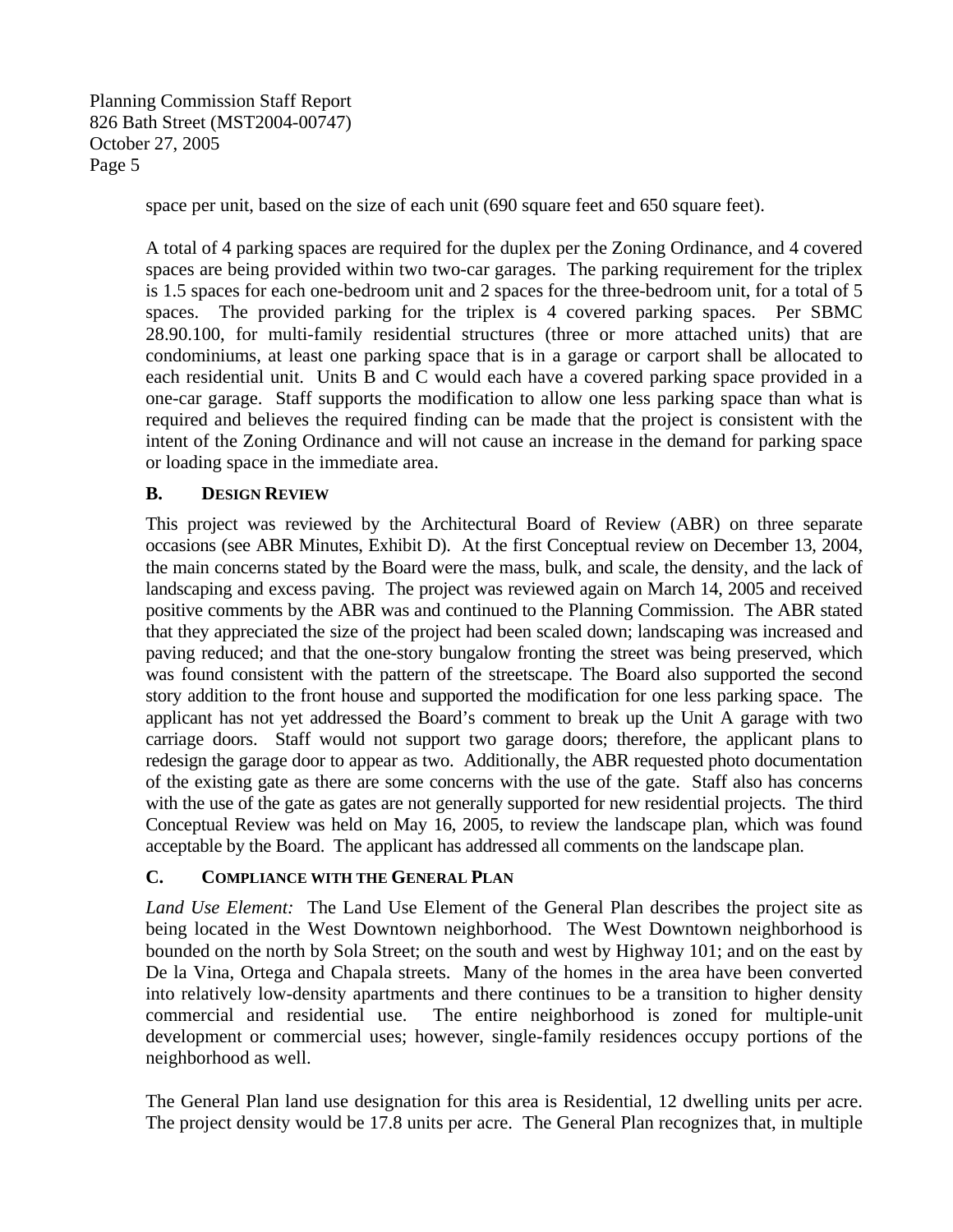> family residential zones where variable density standards apply, development may be allowed that exceeds the limits of the 12 units per acre General Plan designation without causing an inappropriate increase in the intensity of development. Therefore, the proposed density is consistent with the General Plan.

> *Housing Element:* Santa Barbara has very little vacant or available land for new residential development and, therefore, City housing policies support build out of infill housing units in the City's urban areas. The development would provide for homeowner opportunities in a neighborhood with close proximity to the downtown.

> A goal of the Housing Element is to assist in the production of new housing opportunities, through the public and private sector, which vary sufficiently in type and affordability to meet the needs of all economic and social groups. The proposed project contains a mix of unit sizes. The proposed residential units would not be restricted to low- or moderate-income households. The City provisions for inclusionary zoning only apply to projects that involve ten or more units.

## **D. ENVIRONMENTAL REVIEW**

*Archaeological Resources:* The parcel is located in the Spanish/Mexican Period, Hispanic-American Transition Period 1850-1870, American Period 1870-1900, and Early  $20<sup>th</sup>$  Century Settlement 1900-1920 cultural resource sensitivity areas. A Phase I Archaeological Resource Report was accepted by the Historic Landmarks Commission for the subject site on February 19, 2003. The Phase I was prepared for a different proposal on the property, which was approved but never constructed; however, the area of proposed ground disturbance was in the same locations as the current proposal. Therefore, the recommendations in the Phase I would apply to this project. The report stated that no surface evidence of cultural resource material deposits or items were identified during the intensive field study, and concluded that there is very low potential for archaeological resources being encountered during the construction project. The recommendations in the report included standard measures to be taken in the event that cultural resources are encountered or suspected during construction, which are incorporated into the conditions of approval.

*Historic Structures:* A Historic Structures Report was prepared to asses the potential historic significance of the front house on the property and its potential eligibility for designation as a City Landmark or Structure of Merit. The report concluded that the house at 826 Bath Street is potentially eligible for designation as a City of Santa Barbara Structure of Merit since it contributes to the integrity of the surrounding streetscape. It was determined that the impact of the proposed project can be reduced from a Class II impact to less than significant if the required conditions outlined in the report are implemented. These conditions have been incorporated into the project design and are also incorporated into the conditions of approval. The existing house will remain, although it will be modified. The additions have been designed in accordance with the recommendations of the Historic Structures Report (see Conditions B.1).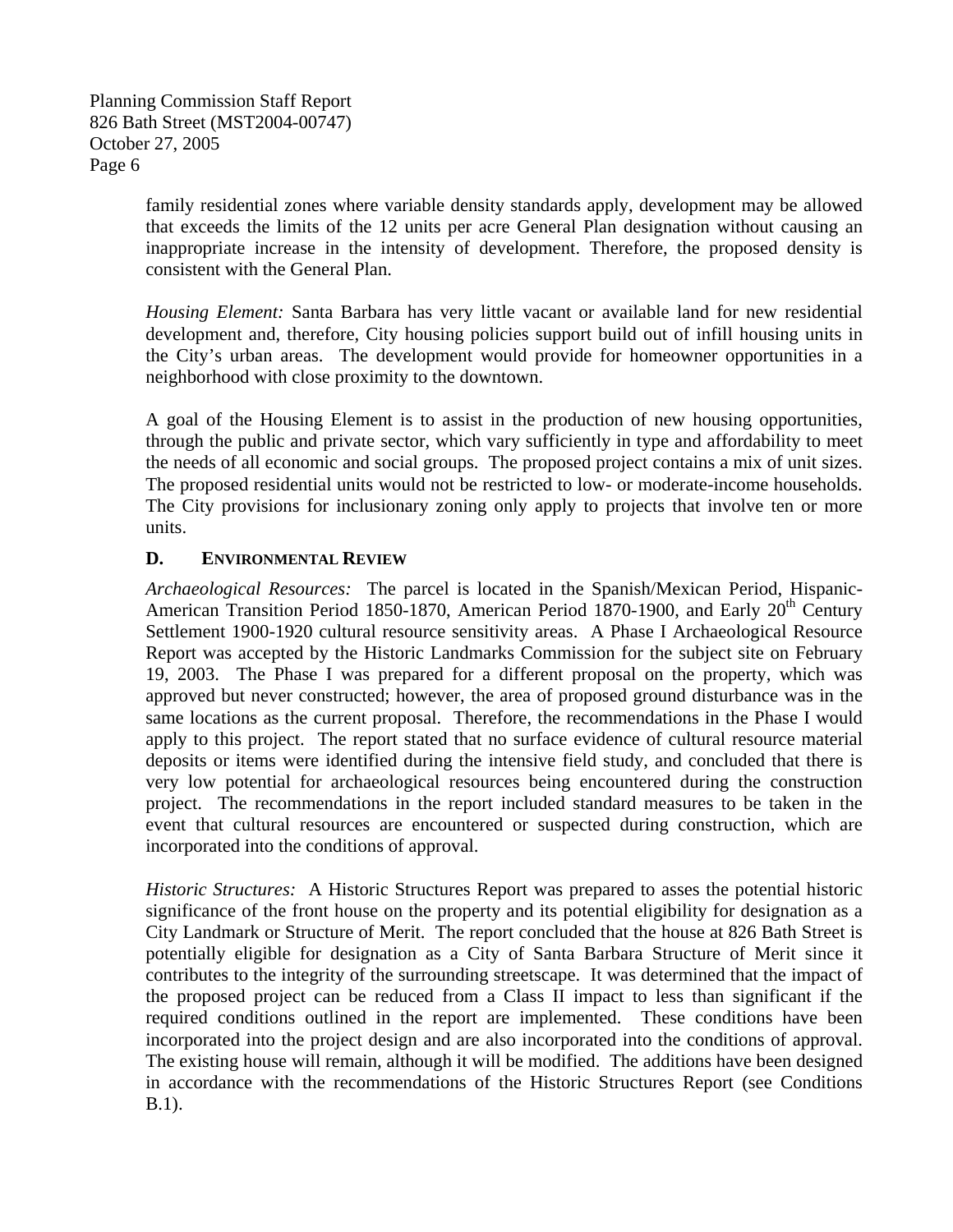> *Conclusion:* Staff has determined that the project is exempt from further environmental review pursuant to California Environmental Quality Act Guidelines Section 15303 for new construction of small structures.

## **VII. FINDINGS**

The Planning Commission finds the following:

### **A. PARKING MODIFICATION (SBMC § 28.90)**

The parking modification to allow fewer than what is required is consistent with the purposes and intent of the Zoning Ordinance and will not cause an increase in the demand for parking space or loading space in the immediate area.

## **B. THE TENTATIVE MAP (SBMC §27.07.100)**

The Tentative Subdivision Map is consistent with the General Plan and the Zoning Ordinance of the City of Santa Barbara. The site is physically suitable for the proposed development, the project is consistent with the variable density provisions of the Municipal Code and the General Plan, and the proposed use is consistent with the vision for this neighborhood of the General Plan. The design of the project will not cause environmental damage, and associated improvements will not cause public health problems.

## **C. THE NEW CONDOMINIUM DEVELOPMENT (SBMC §27.13.080)**

1. There is compliance with all provisions of the City's Condominium Ordinance.

*The project complies with the physical standards for condominiums related to parking, private storage space, utility metering, laundry facilities, density, and outdoor living space requirements.* 

2. The proposed development is consistent with the General Plan of the City of Santa Barbara.

*The project can be found consistent with policies of the City's General Plan including the Housing Element and Land Use Element. The project will provide infill residential development that is compatible with the surrounding neighborhood.* 

3. The proposed development is consistent with the principles of sound community planning and will not have an adverse impact upon the neighborhood's aesthetics, parks, streets, traffic, parking and other community facilities and resources.

*The project is an infill residential project proposed in an area where residential development is a permitted use. The project is adequately served by a public street, will provide adequate parking to meet the demands of the project and will not result in traffic impacts. The design has been reviewed by the City's design review board, which found the architecture, density, and preliminary landscaping appropriate to the site and surrounding neighborhood.* 

Exhibits: